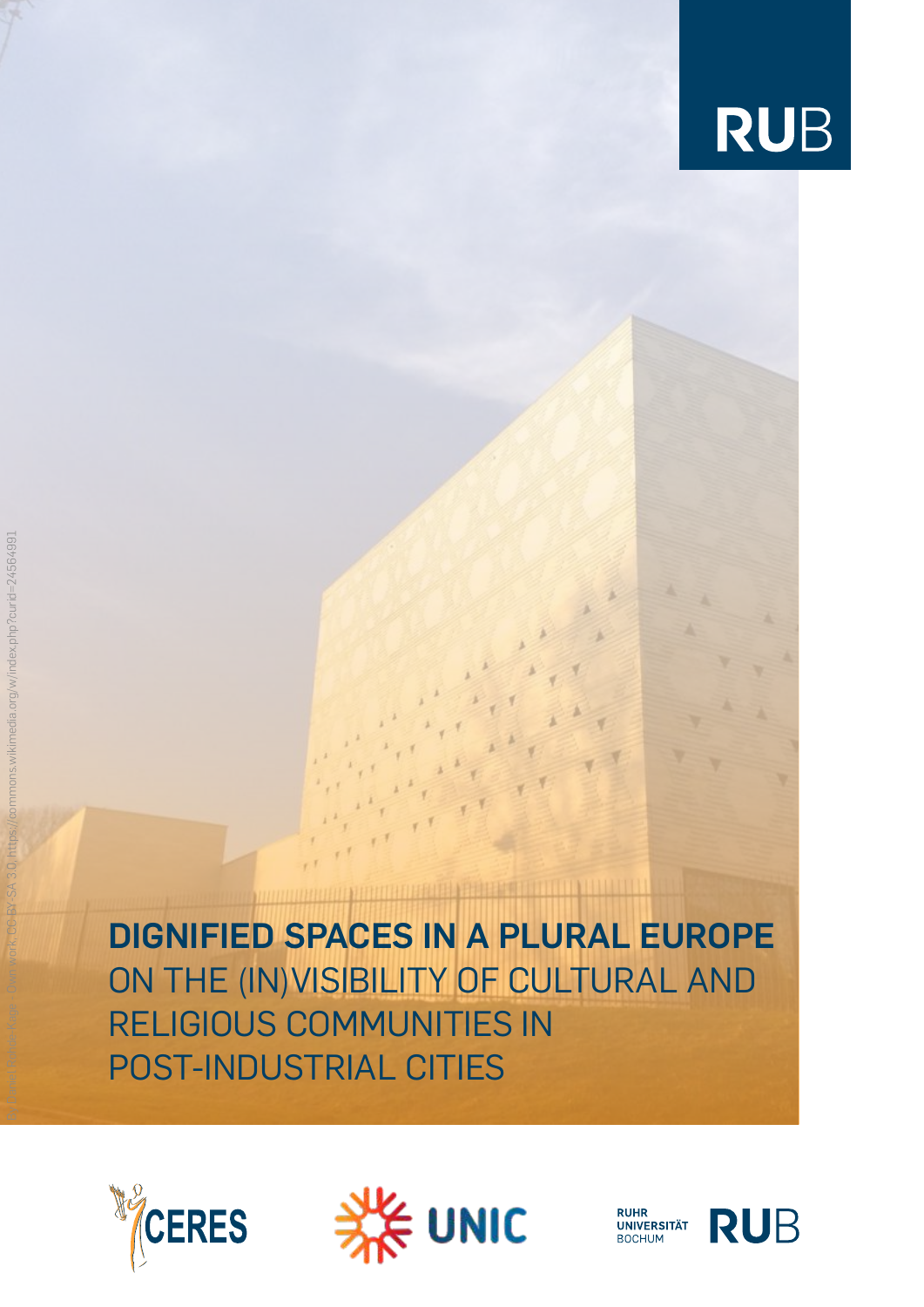# **DIGNIFIED SPACES IN A PLURAL EUROPE** ON THE (IN)VISIBILITY OF CULTURAL AND RELIGIOUS COMMUNITIES IN POST-INDUSTRIAL CITIES [UNIC](https://unic.eu/en) Seminar

# **COURSE DESCRIPTION**

Cultural and religious communities, and particularly minorities, can only live with dignity if they have a "space." To literally make space for people is a prerequisite for living together in our diverse urban centers. If dignity includes the possibility of self-determined action, these spaces must be designable and usable in a self-determined way.

This class focuses on politically, socially, and spatially marginalized communities in the urban centers of the UNIC universities and their access to dignified spaces. Of particular interest are cultural and religious communities that come to Europe through migration and international linkages and that need specific places and spaces that serve as meeting places to preserve cultural and religious identity. While the traditional church buildings in the inner cities are often used less and less for religious purposes, migrant communities only find space in the periphery of the cities – in former factory halls or as 'subtenants' in other church buildings.

This seminar aims to capture and make visible different perspectives on space and dignity of cultural or religious communities in diverse European cities. Students will locate and visit religious and cultural minorities in their respective hometowns. They will talk to people, take pictures, or record audio-visual data. In case of pandemic restrictions, they will reach these communities online. As such, the communities will be offered spaces to talk about their search for the space that enables them to live with dignity in their (new) neighborhoods. We aim to compare the situation in four cities (Cork, Rotterdam, Bochum, and Istanbul) and thus expand our analytical horizons of spaces of dignity.

At Ruhr-Universität Bochum, this class is open to all students in religious studies, and broadly related study programs, as well as the *Optionalbereich*. Please **sign up for this class** on eCampus and via e-mail to [martin.radermacher@rub.de](mailto:martin.radermacher@rub.de) **before January 15th, 2022**.

# **LECTURERS**

This class is a co-teaching seminar organized by:

- **EXA** Katharina Bauer (Erasmus University Rotterdam)
- **•** James Kapalo (University College Cork)
- Nazli Ozkan & İpek Rappas (Koç University, İstanbul)
- Martin Radermacher (Ruhr-Universität Bochum)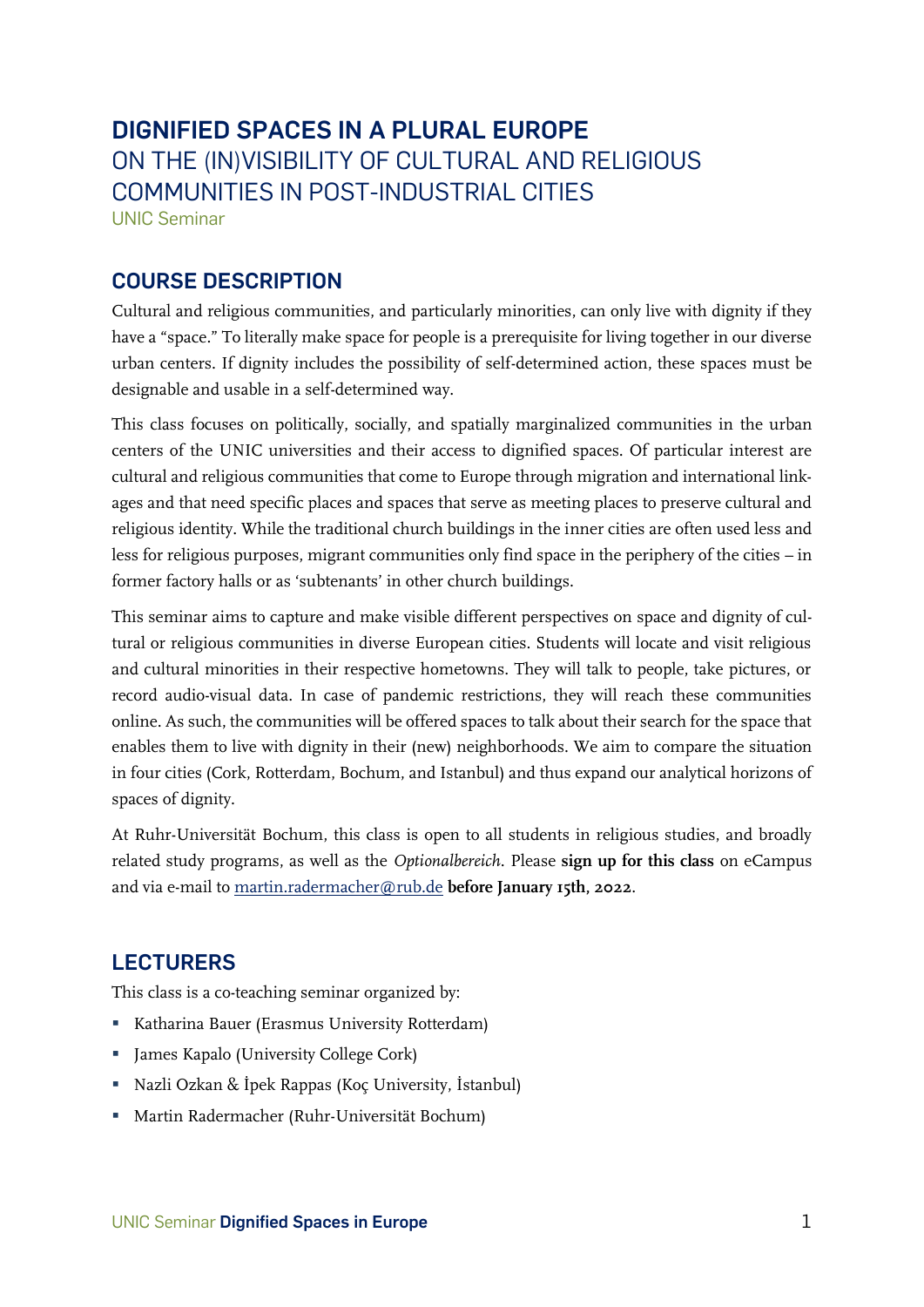## **DATES & TIMES**

This online class starts on **February 14th, 2022**, and ends on **April 11th, 2022**. It takes place via Zoom for sessions of ca. 60 min at **3 p.m.** on Mondays and Wednesdays.

## **CLASS SCHEDULE**

| <b>Session 1</b> (Feb 14th, 2022): | <b>INTRODUCTION</b> (Martin Radermacher) & |
|------------------------------------|--------------------------------------------|
|                                    | <b>DIGNITY I</b> (Katharina Bauer)         |

**Session 2** (Feb 16th, 2022): **DIGNITY II** (Katharina Bauer)

*Readings:*

Düwell, M. (2014). Human Dignity. Concepts, Discussions, Philosophical Perspectives. In M. Düwell, J. Braarvig, R. Brownsword, and D. Mieth (eds.): *The Cambridge Handbook of Human Dignity: Interdisciplinary Perspectives*. Cambridge: Cambridge University Press, 23–50.

Neuhäuser, C., and Stoecker, R. (2014). Human Dignity as Universal Nobility. In M. Düwell, J. Braarvig, R. Brownsword, & D. Mieth (eds.): *The Cambridge Handbook of Human Dignity: Interdisciplinary Perspectives*. Cambridge: Cambridge University Press, 298–309.

## **Session 3** (Feb 21st, 2022): **RELIGION, SPACE, AND DIGNITY I** (Martin Radermacher)

*Readings:*

Burchardt, Marian; Höhne, Stefan (2015): The Infrastructures of Diversity. Materiality and Culture in Urban Space. In *New Diversities* 17 (2), 1–13.

Barrie, Thomas; Bermudez, Julio (2019): Spirituality and Architecture. In László Zsolnai, Bernadette Flanagan (eds.): *The Routledge International Handbook of Spirituality in Society and the Professions*. Abingdon: Routledge, 345–355.

## **Session 4** (Feb 23rd, 2022): **RELIGION, SPACE, AND DIGNITY II** (Martin Radermacher)

## **Session 5** (Feb 28th, 2022): **METHODS INTRODUCTION I** (Nazli Ozkan)

### *Readings:*

Agrosino, Michael (2007). *Doing Ethnographic and Observational Research*. London: Sage.

Chapter 3, Selecting a field site, 28–35.

Chapter 4, Data collection in the field, 35–53.

Chapter 8, Ethical Considerations, 84–91.

## **Session 6** (Mar 2nd, 2022): **METHODS INTRODUCTION II** (Nazli Ozkan)

#### *Readings:*

Agrosino, Michael (2007). *Doing Ethnographic and Observational Research*. London: Sage.

Chapter 6, Analyzing ethnographic data, 67–77.

Chapter 7, Strategies for representing ethnographic data, 77–84.

Abiding, Crystal (2020). Somewhere between here and there: Negotiating researcher visibility in a digital ethnography of the influencer industry. In *Journal of Digital Social Research*, 2 (1), 56–76.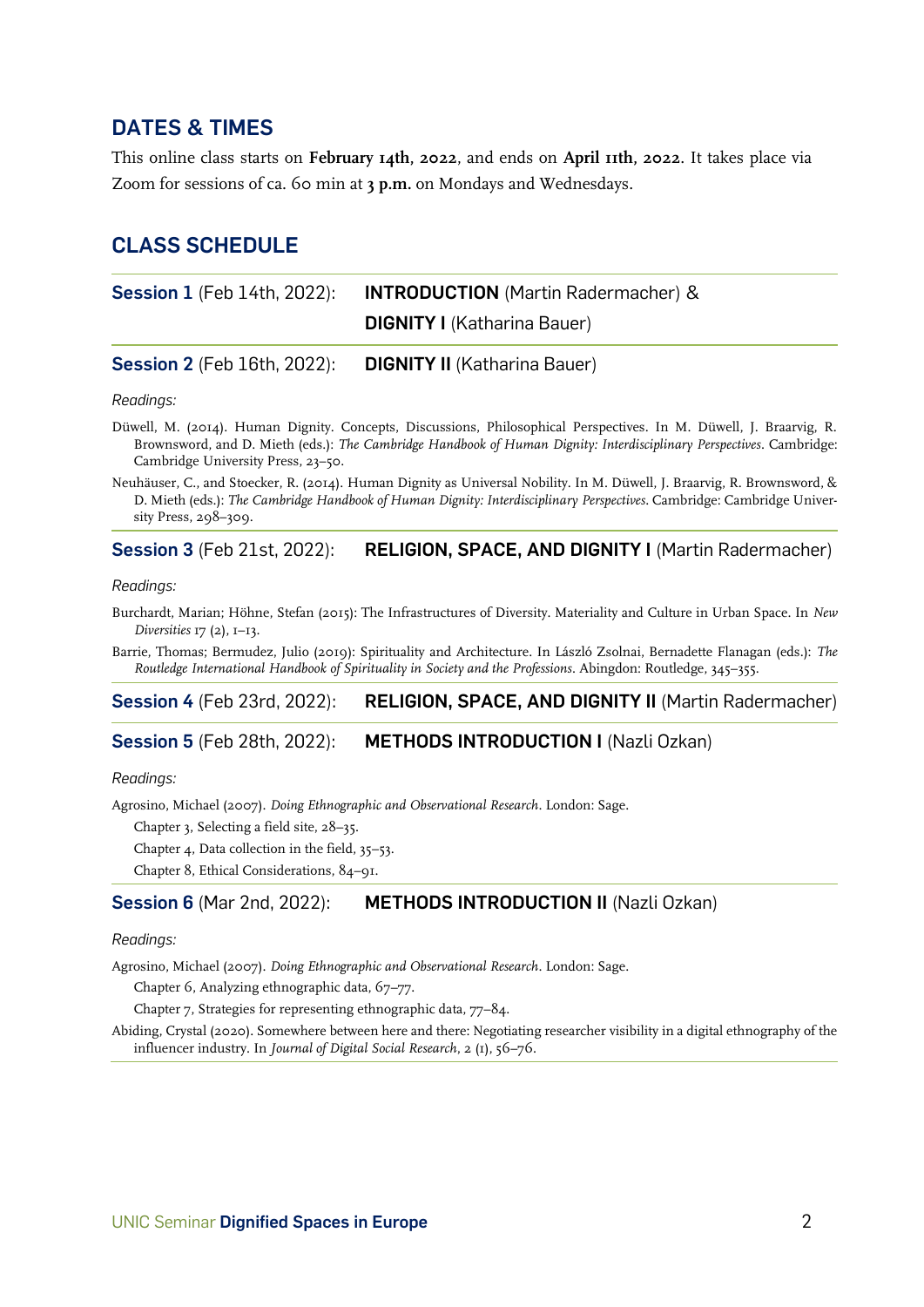## **Session 7** (Mar 7th, 2022): **RELIGIOUS MIGRATION AND MATERIALITY I**

(James Kapalo)

*Readings:*

Chidester, David (2018): Space. In *Religion: Material Dynamics*. Oakland, California: University of California Press, 36–46. Tweed, Thomas A. (2011). Space. In *Material Religion*. 7 (1), 116–123.

## **Session 8** (Mar 9th, 2022): **RELIGIOUS MIGRATION AND MATERIALITY II**

(James Kapalo)

*Readings:*

Morgan, David (2021): How Materiality Matters to the Study of Religion. In *The Thing about Religion*. University of North Carolina Press, 1–24.

Dodsworth, Francis, Elena Vacchelli, Sophie Watson (2015): City. In *Key Terms in Material Religion*. London and New York: Bloomsbury, 41–47.

## **Session 9** (Mar 14th, 2022): **MIGRATION, MINORITIES, TOLERANCE I** (İpek Rappas)

*Readings:*

Mahir Şaul (2014), "A Different 'Kargo.' Sub-Saharan Migrants in Istanbul and African Commerce," *Urban Anthropology and Studies of Cultural Systems and World Economic Development*, 43 (1/2/3), 143–203.

Johara Berriane (2020), "Religion in Spaces of Transit. African Christian Migrant Churches and Transnational Mobility in Morocco," *Journal of Intercultural Studies*, 41 (4), 424–441.

## **Session 10** (Mar 16th, 2022): **MIGRATION, MINORITIES, TOLERANCE II** (İpek Rappas)

*Thematic input & discussion (possibly visit to a church attended by migrants)*

## **Sessions 11–14** (week 6 & 7): **STUDENT FIELD WORK**

**Session 15** (Apr 4th, 2022): **DISCUSSION I**

**Session 16** (Apr 6th, 2022): **DISCUSSION II**

*Discussing results and possibility of preparing collaborative products (virtual exhibition, short video, web-page, presentations for the EASR conference etc.)*

## **Session 17** (April 11th, 2022): **CONCLUSION (ALL)**

*Final presentation of student fieldwork*